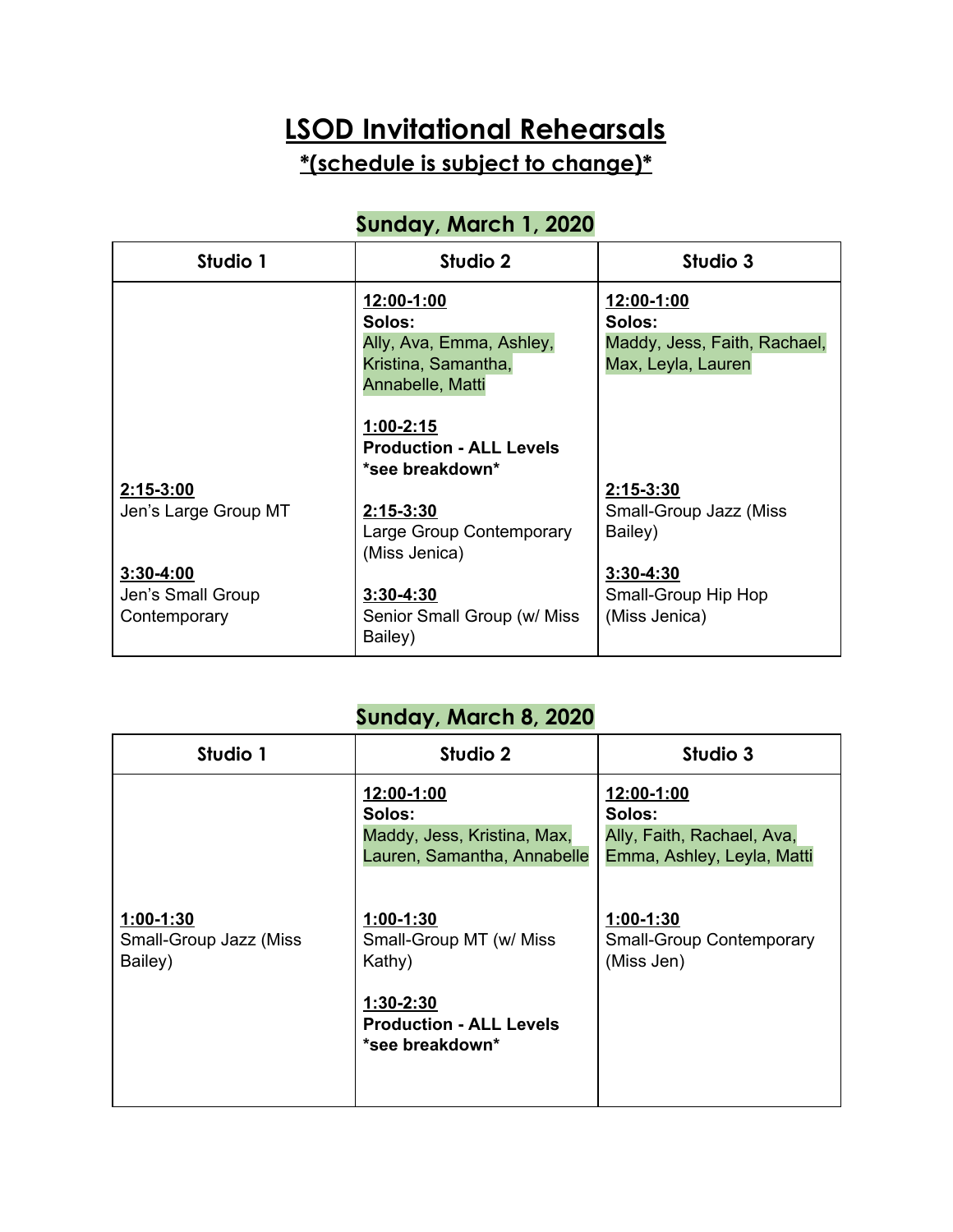| 2:30-3:30<br>Tap Trio w/ Miss Kathy       | $2:30-3:15$<br>Large Group Contemporary<br>(Miss Jenica) | $2:30-3:45$<br>Jen's Large Group MT (w/<br>Miss Jen) |
|-------------------------------------------|----------------------------------------------------------|------------------------------------------------------|
| $3:30-4:00$<br>Small Group HH (w/ Jenica) | $3:15-4:00$<br>Senior Small Group (w/ Miss<br>Bailey)    |                                                      |

## **Sunday, March 15, 2020**

| Studio 1                                           | Studio 2                                                                                        | Studio 3                                                               |
|----------------------------------------------------|-------------------------------------------------------------------------------------------------|------------------------------------------------------------------------|
| 12:30-1:00<br>Small Group Jazz (w/ Miss<br>Bailey) | 12:00-1:00<br>Solos:<br>Ally, Ashley, Kristina, Leyla,<br>Lauren, Samantha,<br>Annabelle, Matti | 12:00-1:00<br>Solos:<br>Maddy, Jess, Ava, Max,<br>Emma, Faith, Rachael |
|                                                    | $1:00-2:00$<br><b>Production - ALL LEVELS</b><br>*see breakdown*                                |                                                                        |
| 2:00-2:30<br>Small-Group HH (w/ Miss<br>Jenica)    | $2:00 - 2:30$<br>Senior Small Group (w/ Miss<br>Jen)                                            | $2:00 - 2:30$<br>Tap Trio w/ Miss Kathy                                |
|                                                    | 2:30-3:00<br><b>Small-Group Contemporary</b><br>(w/ Miss Jen)                                   | 2:30-3:00<br>Small-Group MT (w/ Miss<br>Kathy)                         |
|                                                    | $3:00 - 4:00$<br>Large Group Contemporary<br>(w/ Miss Jenica)                                   | $3:00 - 4:00$<br>Jen's Large Group MT (w/<br>Miss Jen)                 |

### **Sunday, March 22, 2020**

| Studio 1 | Studio 2                                                                                                            | Studio 3                                                                        |
|----------|---------------------------------------------------------------------------------------------------------------------|---------------------------------------------------------------------------------|
|          | 12:00-1:00<br>Ally, Maddy, Jess, Ava, Max,<br>Emma, Faith, Rachael<br>$1:00-2:30$<br><b>Production - ALL LEVELS</b> | 12:00-1:00<br>Ashley, Kristina, Leyla,<br>Lauren, Samantha,<br>Annabelle, Matti |